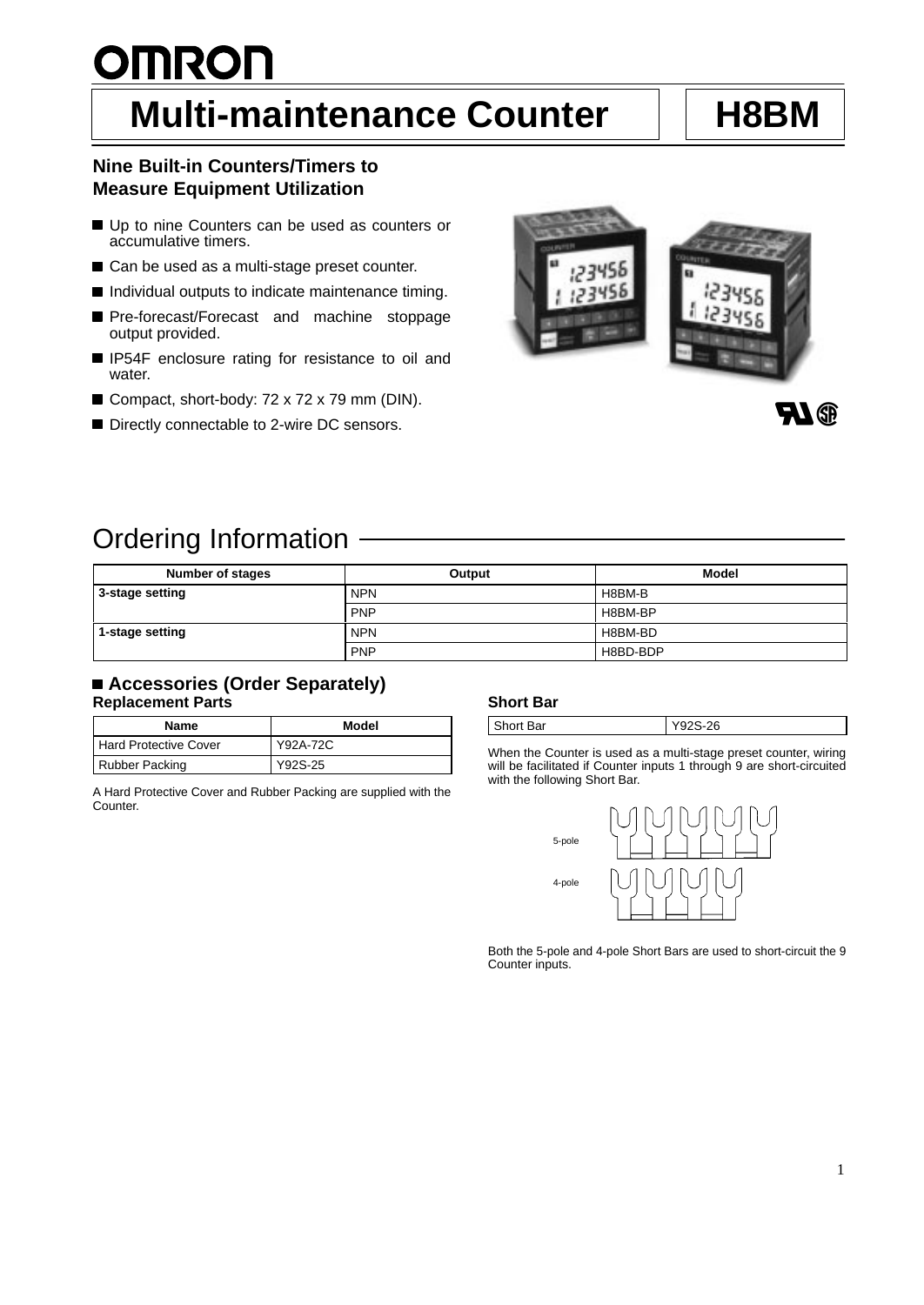## Specifications -

| Item                           | H8BM-B, H8BM-BP                                                                                                                                                                                                         | H8BM-BD, H8BM-BDP           |  |  |  |  |
|--------------------------------|-------------------------------------------------------------------------------------------------------------------------------------------------------------------------------------------------------------------------|-----------------------------|--|--|--|--|
| <b>Classification</b>          | 3-stage setting                                                                                                                                                                                                         | 1-stage setting             |  |  |  |  |
| <b>Mounting method</b>         | Flush mounting                                                                                                                                                                                                          |                             |  |  |  |  |
| <b>External connections</b>    | <b>Screw terminals</b>                                                                                                                                                                                                  |                             |  |  |  |  |
| <b>Enclosure ratings</b>       | IP54F (panel surface)                                                                                                                                                                                                   |                             |  |  |  |  |
| Display mode                   | Up display                                                                                                                                                                                                              |                             |  |  |  |  |
| Output mode                    | F mode                                                                                                                                                                                                                  |                             |  |  |  |  |
| <b>Reset system</b>            | External, manual resets                                                                                                                                                                                                 |                             |  |  |  |  |
| <b>Timing function</b>         | <b>Yes</b>                                                                                                                                                                                                              |                             |  |  |  |  |
| Input signal method            | Voltage inputs: High and low signal voltages (count, reset, re-monitor, counter select, I/O inhibit)                                                                                                                    |                             |  |  |  |  |
| <b>Control output</b>          | No-contact outputs: NPN outputs (RUN, forecast,<br>No-contact outputs: NPN outputs (RUN, forecast)<br>(PNP outputs for -BDP)<br>machine stoppage) (PNP outputs for -BP)                                                 |                             |  |  |  |  |
| <b>Display</b>                 | Count, preset value, counter number, and error codes displayed on 7-segment LCD Power-ON, mode,<br>reset, I/O inhibit, and re-monitor modes displayed on LCD characters<br>Output indication on LCD characters and LEDs |                             |  |  |  |  |
| <b>LCD with backlight</b>      | <b>Yes</b>                                                                                                                                                                                                              |                             |  |  |  |  |
| <b>Built-in counter number</b> | 9 (counters 1 to 9) (see Note 1)                                                                                                                                                                                        |                             |  |  |  |  |
| <b>Number of stages</b>        | 3 stages (see Note 2)                                                                                                                                                                                                   | 1 stage (see Note 5)        |  |  |  |  |
| <b>Digits</b>                  | Forecast value:<br>6 digits (999999)<br>Pre-forecast value: -5 digits (see Note 3)<br>Machine stoppage: +5 digits (see Note 4)                                                                                          | 6 digits (999999)           |  |  |  |  |
| Max. time settings             | Forecast value:<br>99999.9 hr (0.1 hr or more)<br>Pre-forecast value: -9999.9 hr (see Note 3)<br>Machine stoppage: +9999.9 hr (see Note 4)                                                                              | 99999.9 hr (0.1 hr or more) |  |  |  |  |
| <b>Memory backup</b>           | Backup time for power interruption: Approx. 10 years at 25°C                                                                                                                                                            |                             |  |  |  |  |
| <b>Approved standards</b>      | UL508, CSA C22.2 No.14                                                                                                                                                                                                  |                             |  |  |  |  |

**Note:** 1. Each channel operates on an separate I/O.

| 2. Pre-forecast: | Displayed only on LCD (No external output is provided.)                                                 |
|------------------|---------------------------------------------------------------------------------------------------------|
| Forecast:        | Displayed on LCD and LED and output (Output for each Counter)                                           |
|                  | Machine stoppage: Displayed on LCD and LED and output                                                   |
|                  | (Output when the count value of one or more of Counters 1 to 9 has reached its machine stoppage value.) |

- 3. The pre-forecast value is set as a negative offset in respect to the forecast value.
- 4. The machine stoppage value is set as a positive offset in respect to the forecast value.
- 5. This model operates on the forecast value only.

#### **Ratings**

| <b>Rated voltage</b>                                                         | 24 VDC                                                                                                                                                                                               |  |  |
|------------------------------------------------------------------------------|------------------------------------------------------------------------------------------------------------------------------------------------------------------------------------------------------|--|--|
| Operating voltage range                                                      | 85% to 110% of rated voltage (see Note 1)                                                                                                                                                            |  |  |
| <b>Power consumption</b>                                                     | Approx. 1.8 W (at 24 VDC) (see Note 2)                                                                                                                                                               |  |  |
| Max. counting speed                                                          | 30 cps (ON:OFF = $1:1$ )                                                                                                                                                                             |  |  |
| Min. input signal width                                                      | Counter No. selection input:<br>16.7 ms max.<br>Reset input:<br>$100$ ms max.<br>Re-monitor input:<br>30 ms max.<br>Output number request input:<br>30 ms max.<br>I/O inhibit input:<br>16.7 ms max. |  |  |
| One-shot output time                                                         | 20 ms (see Note 3)                                                                                                                                                                                   |  |  |
| Count, reset, re-monitor,<br>output number request, and<br>I/O inhibit input | Voltage input (see Note 4) (input resistance: approx. 2.2 $k\Omega$ )<br>High level: 16 to 30 VDC<br>Low level: 0 to 3 VDC                                                                           |  |  |
| <b>Control output</b>                                                        | Open-collector output: 100 mA max. at 30 VDC max.                                                                                                                                                    |  |  |
| Case color                                                                   | Light gray (Munsell 5Y3/1)                                                                                                                                                                           |  |  |

**Note:** 1. Ripple content: 20% max.

- 2. On power application, an inrush current of approx. 1.2 A flows into the Counter.
- 3. This signal is output as a carry signal when the Counter is used as a totalizing counter.
- 4. This signal can also be used as a no-voltage input signal depending on the wiring (refer to Input Connections).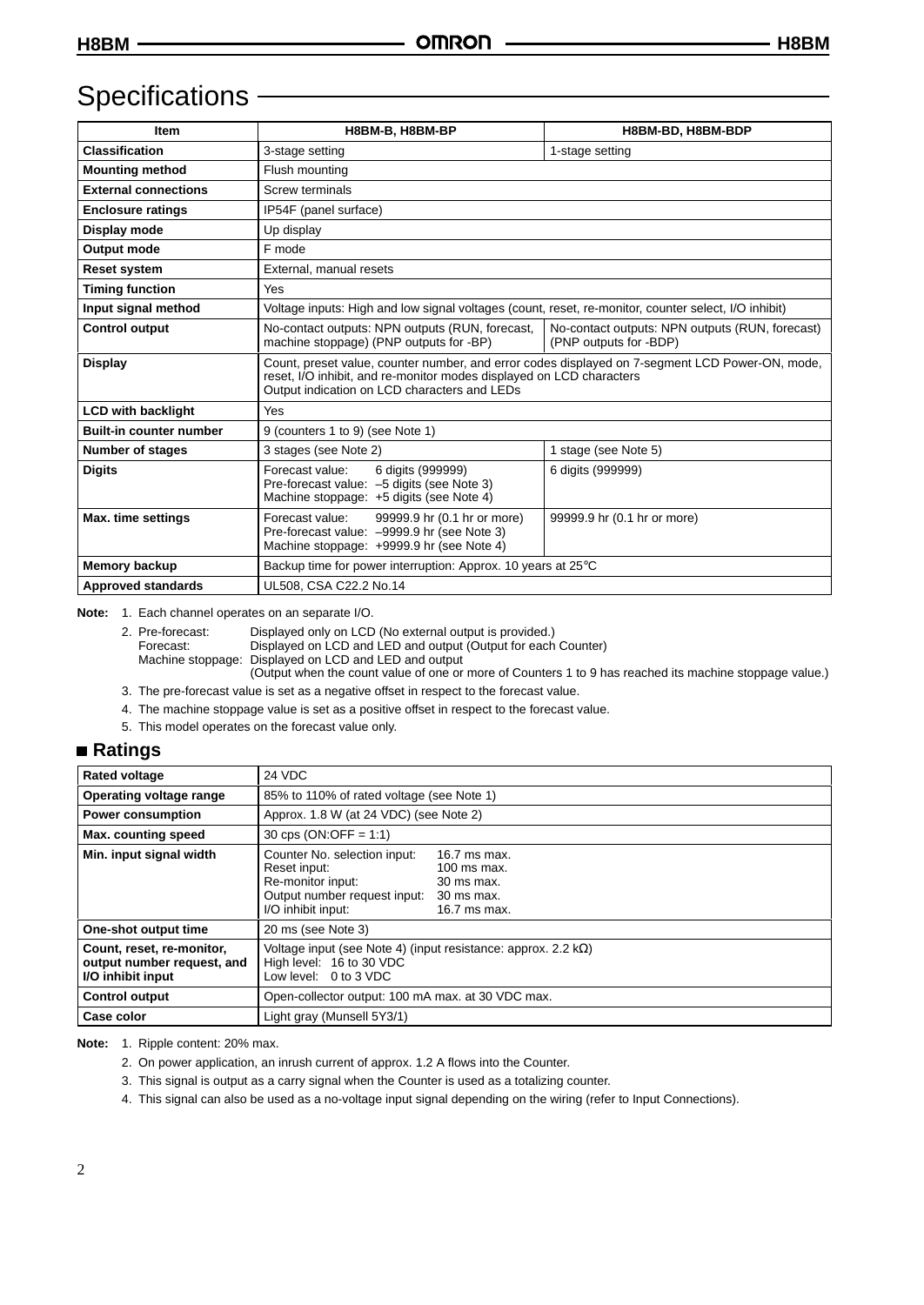#### **Characteristics**

| <b>Insulation resistance</b> | 100 M $\Omega$ min. (at 250 VDC) (between current-carrying terminals and exposed non-current-carrying<br>metal parts)                                          |
|------------------------------|----------------------------------------------------------------------------------------------------------------------------------------------------------------|
| Dielectric strength          | 1,000 VAC, 50/60 Hz for 1 min (between current-carrying terminals and exposed non-current-carrying<br>metal parts)                                             |
| Impulse withstand voltage    | 1 kV (between power terminals)<br>1.5 kV (between current-carrying terminals and exposed non-current-carrying metal parts)                                     |
| Noise immunity               | $\pm$ 1 kV (between power terminals) and $\pm$ 600 V (between input terminals), square-wave noise via noise<br>simulator (pulse width: 100 ns/1 us, 1-ns rise) |
| <b>Static immunity</b>       | Malfunction: 8 kV; destruction: 15 kV                                                                                                                          |
| <b>Vibration resistance</b>  | Destruction: 10 to 55 Hz with 0.75 mm single amplitude in three directions<br>Malfunction: 10 to 55 Hz with 0.5 mm single amplitude in three directions        |
| <b>Shock resistance</b>      | Destruction: 294 m/s <sup>2</sup><br>Malfunction: 196 m/s <sup>2</sup>                                                                                         |
| <b>Ambient temperature</b>   | Operating: $-10^{\circ}$ C to 55 $^{\circ}$ C (with no icing)<br>$-25^{\circ}$ C to 65 $^{\circ}$ C (with no icing)<br>Storage:                                |
| <b>Ambient humidity</b>      | Operating: 35% to 85%                                                                                                                                          |
| Weight                       | Approx. 290 g                                                                                                                                                  |

### **Block Diagram**



Although the input terminals are electrically insulated from the internal circuit, do not conduct an insulation resistance test on these terminals.

#### ■ I/O Functions **Inputs**

| <b>Count (1 to 9)</b>                                                                                                                                                          | Input count values.<br>Used as time count input signals when Counter is used as timer.<br>Maximum counting speed: 30 Hz (minimum signal width: 16.7 ms)                                                                                                                                           |  |  |  |
|--------------------------------------------------------------------------------------------------------------------------------------------------------------------------------|---------------------------------------------------------------------------------------------------------------------------------------------------------------------------------------------------------------------------------------------------------------------------------------------------|--|--|--|
| Reset                                                                                                                                                                          | Resets displayed count (timing) value of a specified Counter.<br>Counter under reset does not operate ad its output is turned OFF.<br>Reset signal input during re-monitor input restores reset count (timing) value of the specified Counter.<br>While reset signal is ON, RST indicator lights. |  |  |  |
| Reset count (timing) value of specified Counter can be re-monitored, and restored by reset input.<br><b>Re-monitor</b><br>While re-monitor signal is ON, RCV indicator lights. |                                                                                                                                                                                                                                                                                                   |  |  |  |
| <b>Counter No. select</b>                                                                                                                                                      | Specifies Counter whose count (timing) value is to be displayed.                                                                                                                                                                                                                                  |  |  |  |
| I/O inhibit                                                                                                                                                                    | Inhibits count inputs of all Counters.<br>Turns OFF all forecast outputs, RUN outputs, and machine stoppage outputs.<br>While I/O inhibit signal is ON, INHB indicator lights.                                                                                                                    |  |  |  |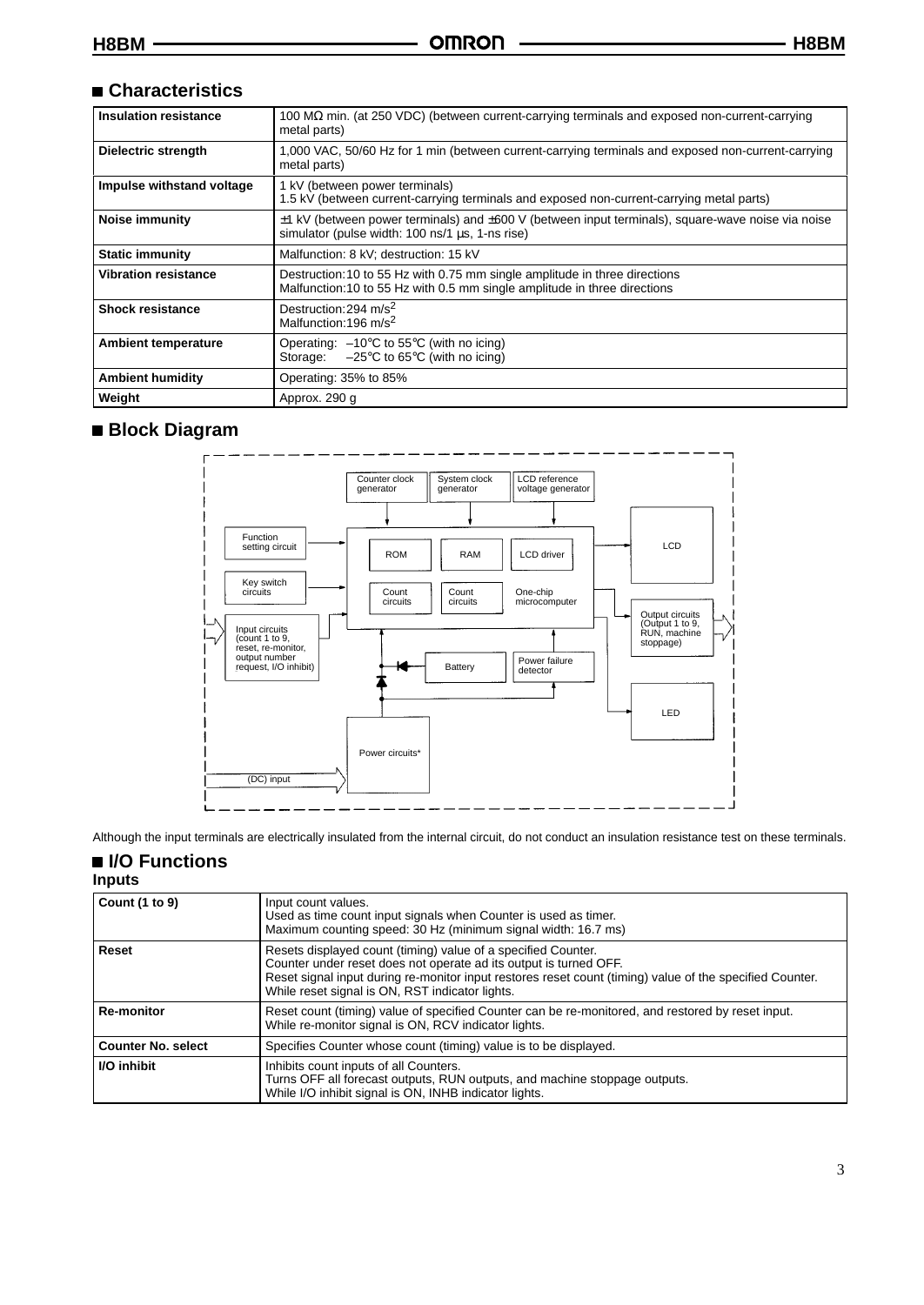#### **Outputs**

| Forecast (1 to 9)<br>Each of these outputs turns ON when its forecast value has been reached.<br>When Counter is used as totalizing counter, output one-shot signals as carry signals.<br>Retain outputs until count values are reset. |                                                                                                                                            |  |
|----------------------------------------------------------------------------------------------------------------------------------------------------------------------------------------------------------------------------------------|--------------------------------------------------------------------------------------------------------------------------------------------|--|
| <b>RUN</b>                                                                                                                                                                                                                             | Turns ON when Counter is operating normally.                                                                                               |  |
| Machine stoppage                                                                                                                                                                                                                       | Turns ON when count value of one Counter has reached set machine set machine stoppage value.<br>Retains output until count value is reset. |  |

**Note:** The input and output signals are enabled when power is applied to the Counter. During a power failure, the input signals are disabled, and the output signals are turned OFF.

### **Nomenclature**



Note: Models with only 1-stage setting (H8BM- $\square$ D $\square$ ) are not provided with pre-forecast and machine stoppage output function; only the forecast output function is provided.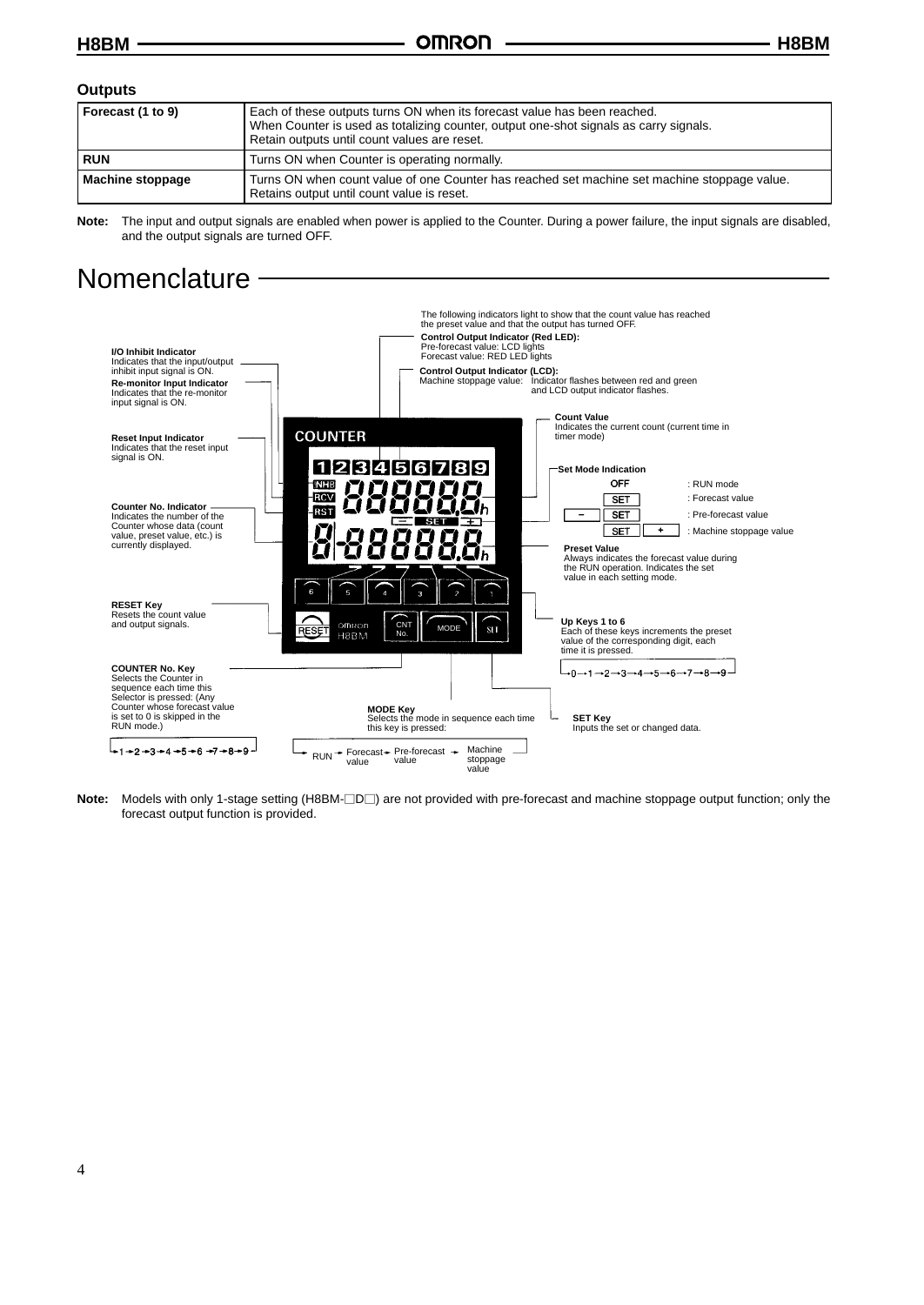### **Operation**

#### **Operation**

#### **1. Selecting Counter/Timer Operation**

Whether each Counter operates as a counter or a timer can be specified on a DIP switch provided on the side panel of the Counter. Open the lid of the switch compartment on the side of the Counter. Set each DIP switch pin as necessary by referring to the following figure:



The setting of the DIP switch is read on power application.

**Note:** The setting of the DIP switch that is used to select the counter or timer operation of each Counter is read on power application. Setting change of this DIP switch while the Counter is operating will be ignored. Power must be turned off then back on again after changing settings.



DIP switch compartment

#### **2. Changing Mode**

Each time the MODE Key is pressed, the mode changes as follows:



- **Note:** 1. The modes marked \* are not provided on the 1-stage type Counter.
	- 2. I/O operations are always performed regardless of the mode.
	- 3. If no key is pressed for 1 minute in each mode, the RUN mode is automatically restored.

#### **3. Setting/Changing Data (3-stage Type)**

#### **Setting/Changing Forecast Value**

1. Press the MODE Key to enter the forecast value setting mode. The same Counter number as in the RUN mode is displayed.



2. Press the COUNTER No. Key to select the Counter whose data is to be set or changed. The Counters are selected in sequence each time the COUNTER No. Key is pressed. A Counter can also be selected by inputting the Counter No. selection.



3. Use the Up Keys (1 to 6) to change the values of the digits. When an Up Key is pressed, the corresponding digit starts flashing. The preset value is zero-suppressed. Each time the Up Key is pressed, the specified value increment as:



In the following example, the forecast value of Counter 2 is set to 35000.

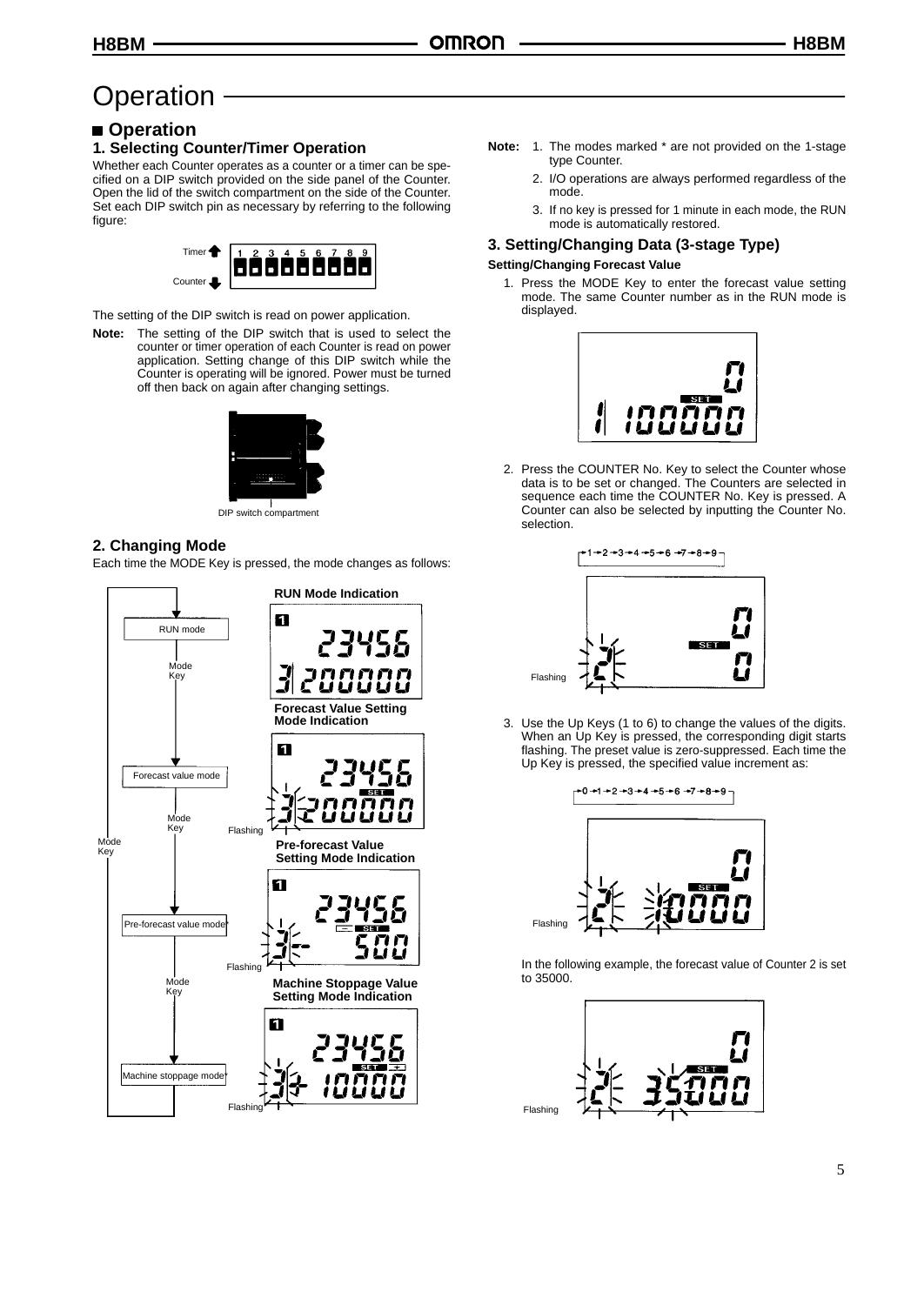4. Press the SET Key to determine the set value. If o Key is pressed within 5 seconds after the SET Key has been pressed, the RUN mode is automatically restored. Key inputs made during the 5 seconds are valid.



After the set forecast value has flashed, the display is changed automatically as below.

#### **RUN Mode Indication**



#### **4. Resetting Count Value**

#### **Resetting Value for Each Counter**

1. Select the Counter whose count value is to be reset by either pressing the COUNTER No Key or inputting the Counter No. select. The count value can be reset in any mode.



2. Either press the RESET Key or input the reset signal. The count value of the selected Counter will be reset to 0.



#### **5. Re-monitoring Count Value**

A count value that has been reset by mistake can e recovered. (ex. Recover previously reset count value "23456" of Counter No. 3)

1. Turn ON the re-monitor input. The count value which was reset will be displayed. At this time, the count value is only displayed and not recovered internally. The Counter whose count value is displayed remains in the RUN mode.



2. Press the COUNTER No. Key (or apply the Counter No. select input) to access the Counter whose count value is to be recovered. If the count value does not need to be recovered, the following operations are not necessary.



3. Press the RESET Key (or apply the reset input). The recovered value will flash 3 times, and the count value that was reset will be recovered for the designated Counter only. While the recovery input is ON, the recovered count value will remain displayed. However, the internal mechanism of the Counter will continue operating from the count value before resetting.



4. Turn OFF the re-monitor input to restore normal operation.

#### **6. Checking Count Values (RUN Mode)**

Select the Counter whose count value is to be checked by pressing the COUNTER No. Key in the RUN mode, or by inputting the Counter No. select. The Counter number changes in sequence each time the COUNTER No. Key is pressed. However, any Counter not used (whose forecast value is set to 0) will be skipped.



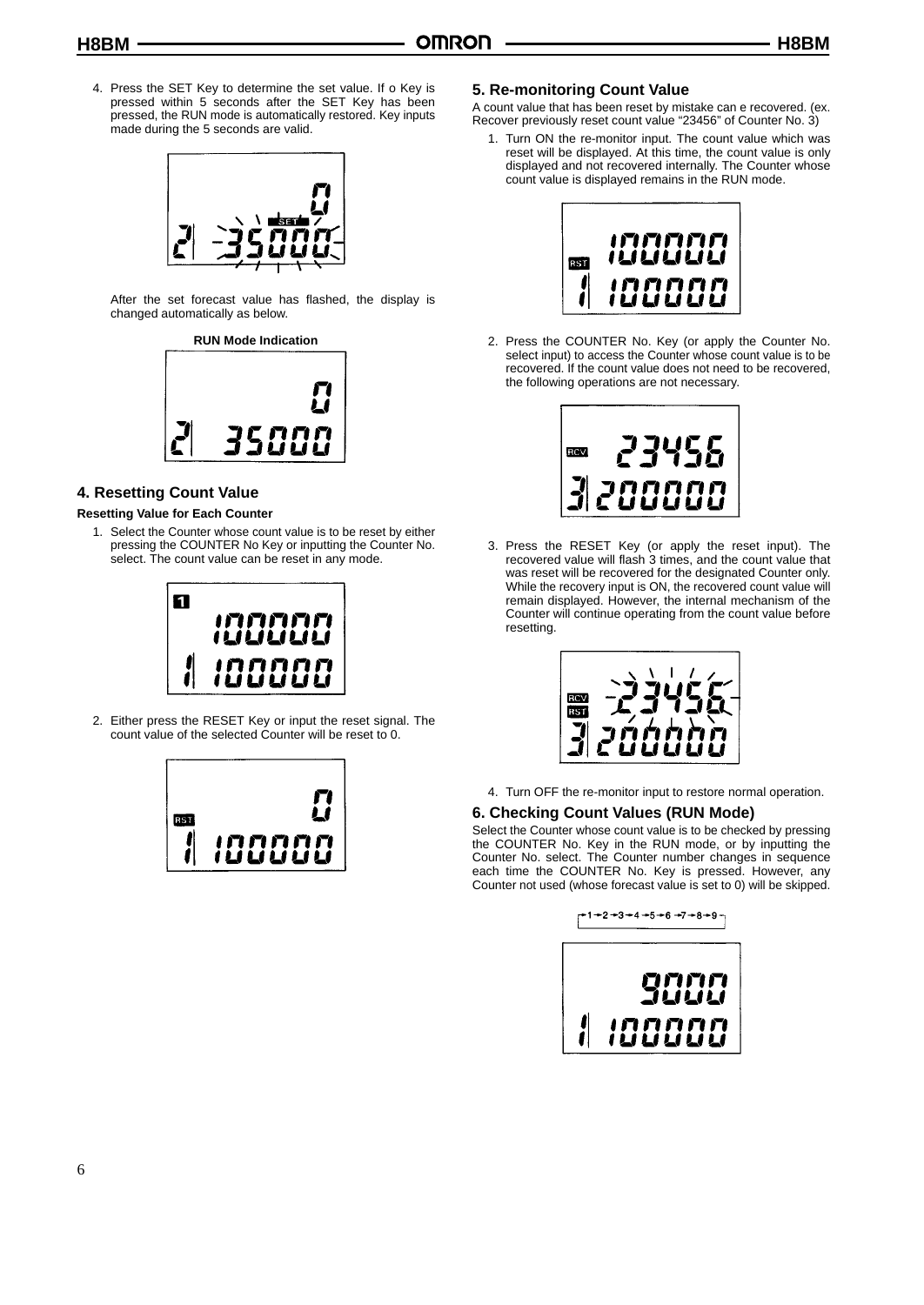#### **7. Count Value Display**

While the count input is ON, the period on the count value display flashes. The timer operation measures time by totaling the ON time of the count input.



#### **8. Output Indicator**

The status of the pre-forecast, forecast, and machine stoppage outputs is displayed as follows:

1. **Pre-forecast:** The number of the Counter whose count value has reached the pre-forecast value is displayed on the LCD. The pre-forecast is only displayed on LCD as a message and no actual output is issued.



2. **Forecast Output:** A red indicator lights above the number of the Counter whose count value is displayed on the LCD.



3. **Machine Stoppage Output:** The background alternately lights in red and green, and the number of the Counter whose machine stoppage output is issued is flashed on the LCD.



**Note:** When any of the pre-forecast, forecast, and machine stoppage outputs of a Counter has turned ON, the Counter number of that Counter is automatically displayed. When an attempt to reset the count value is made at this time, the count value of only the Counter whose count value is currently displayed is reset (in RUN mode only).

#### **9. Clearing Settings**

• The count values of all the Counters can be cleared by simultaneously holding down the RESET Key and COUNTER No. Key for 3 seconds.

The same function is effected if the Counter number select input and reset input are simultaneously applied for 3 seconds.

• The count value, pre-forecast value, forecast value, and machine stoppage value of all the Counters can be cleared by simultaneously holding down the RESET and SET Keys for 3 seconds.

#### **10. When Used as Totalizing Counter/Timer Counter**

By setting the forecast value of a Counter to 999999 (99999.9 hr), the Counter can be used as a totalizing counter/timer. The machine stoppage output of this Counter is not issued. When used as a totalizing counter, the forecast output of this Counter issues a one-shot output for 20 ms as a carry signal when the count value changes from 999999 to 0.

#### **11. Self-diagnostic Function**

The following displays will appear if an error occurs.

| <b>Display</b> | <b>Meaning</b>  | Output<br>status | Recov-<br>ery                | <b>Setting after</b><br>recovery                                                                       |
|----------------|-----------------|------------------|------------------------------|--------------------------------------------------------------------------------------------------------|
| F <sub>1</sub> | CPU<br>Error    | OFF              | Press<br><b>RESET</b><br>Key | Normal counter<br>operation is<br>recovered using<br>count and set<br>values from<br>before the error. |
| E <sub>2</sub> | Memory<br>Error |                  |                              | <b>Factory setting</b>                                                                                 |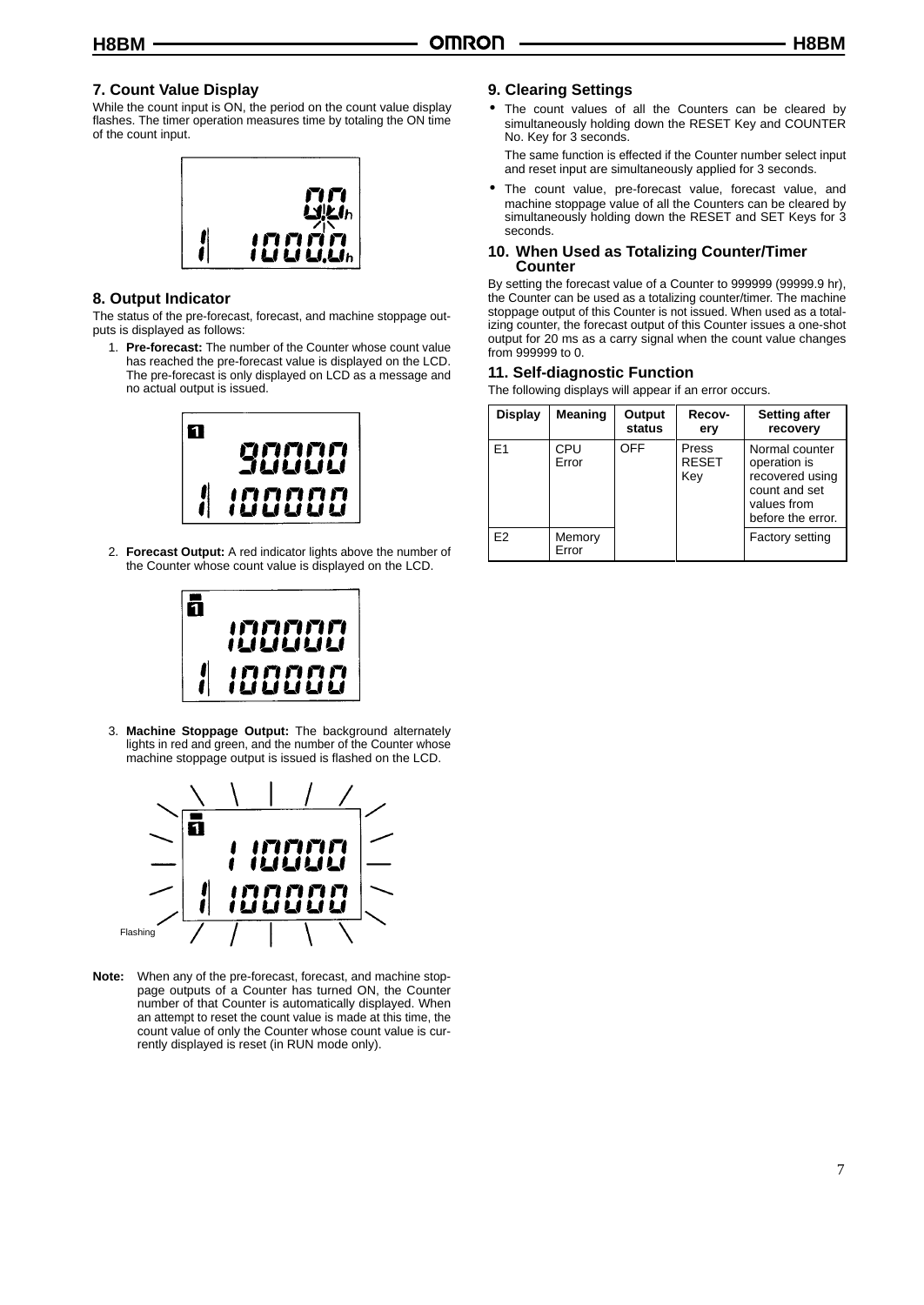### **Timing Charts**

#### **Counter (3-stage Preset Operation)**



#### **Totalizing Counter Operation**



#### **Timer (3-stage Preset Operation)**



#### **Totalizing Timer Operation**



### **Dimensions**

**Note:** All units are in millimeters unless otherwise indicated.



Time value

Time value

#### **Panel Cutouts**

Panel cutout is as shown below (according to DIN43700). The mounting panel thickness should be 1 to 5 mm.

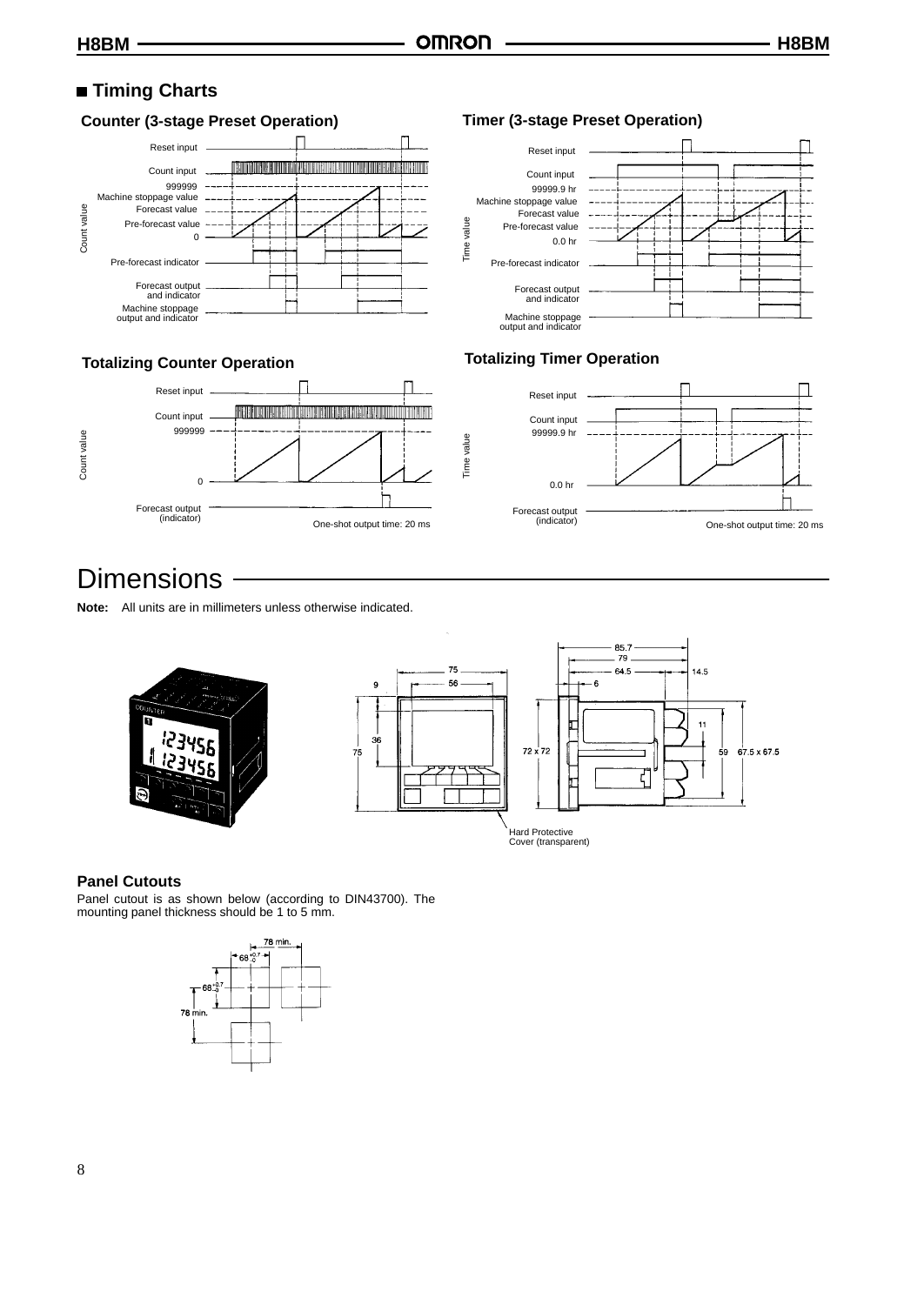## Installation

#### **Mounting**

To mount the Counter, attach the two fixtures supplied as accessories to the left and right sides of the Counter, and securely tighten the knurled screws on the brackets. If any other screws are used to attach the brackets, or if the knurled screws are excessively tightened with a tool, damage may result.



Provide enough space around the Counter when mounting it to ensure a proper working space.



### **Terminal Arrangement**

| 22 | 23          | 24 | 25 | 26 | 27 | 28             |
|----|-------------|----|----|----|----|----------------|
| 15 | 16          | 17 | 18 | 19 | 20 | 21             |
|    |             |    |    |    |    |                |
| 8  | 9           | 10 | 11 | 12 | 13 | 14             |
| 1  | $\mathbf 2$ | 3  | 4  | 5  | 6  | $\overline{7}$ |

| 22                   | 23                            | 24                   | 25                   | 26                   | 27                   | 28                   |
|----------------------|-------------------------------|----------------------|----------------------|----------------------|----------------------|----------------------|
| Reset input          | Count No.<br>selection        | Count<br>input 1     | Count<br>input 2     | Count<br>input 3     | Count<br>input 4     | Count<br>input 5     |
| 15                   | 16                            | 17                   | 18                   | 19                   | 20                   | 21                   |
| Re-monitor<br>input  | I/O inhibit<br>input          | Count<br>input 6     | Count<br>input 7     | Count<br>input 8     | Count<br>input 9     | Input COM            |
|                      |                               |                      |                      |                      |                      |                      |
| 8                    | 9                             | 10                   | 11                   | 12                   | 13                   | 14                   |
| <b>RUN</b><br>output | Machine<br>stoppage<br>output | Forecast<br>output 1 | Forecast<br>output 2 | Forecast<br>output 3 | Forecast<br>output 4 | Forecast<br>output 5 |
| ' 1                  | 2                             | 3                    | 4                    | 5                    | 6                    |                      |
| Power<br>supply: 0 V | Power<br>supply:<br>24 V      | Forecast<br>output 6 | Forecast<br>output 7 | Forecast<br>output 8 | Forecast<br>output 9 | Output<br><b>COM</b> |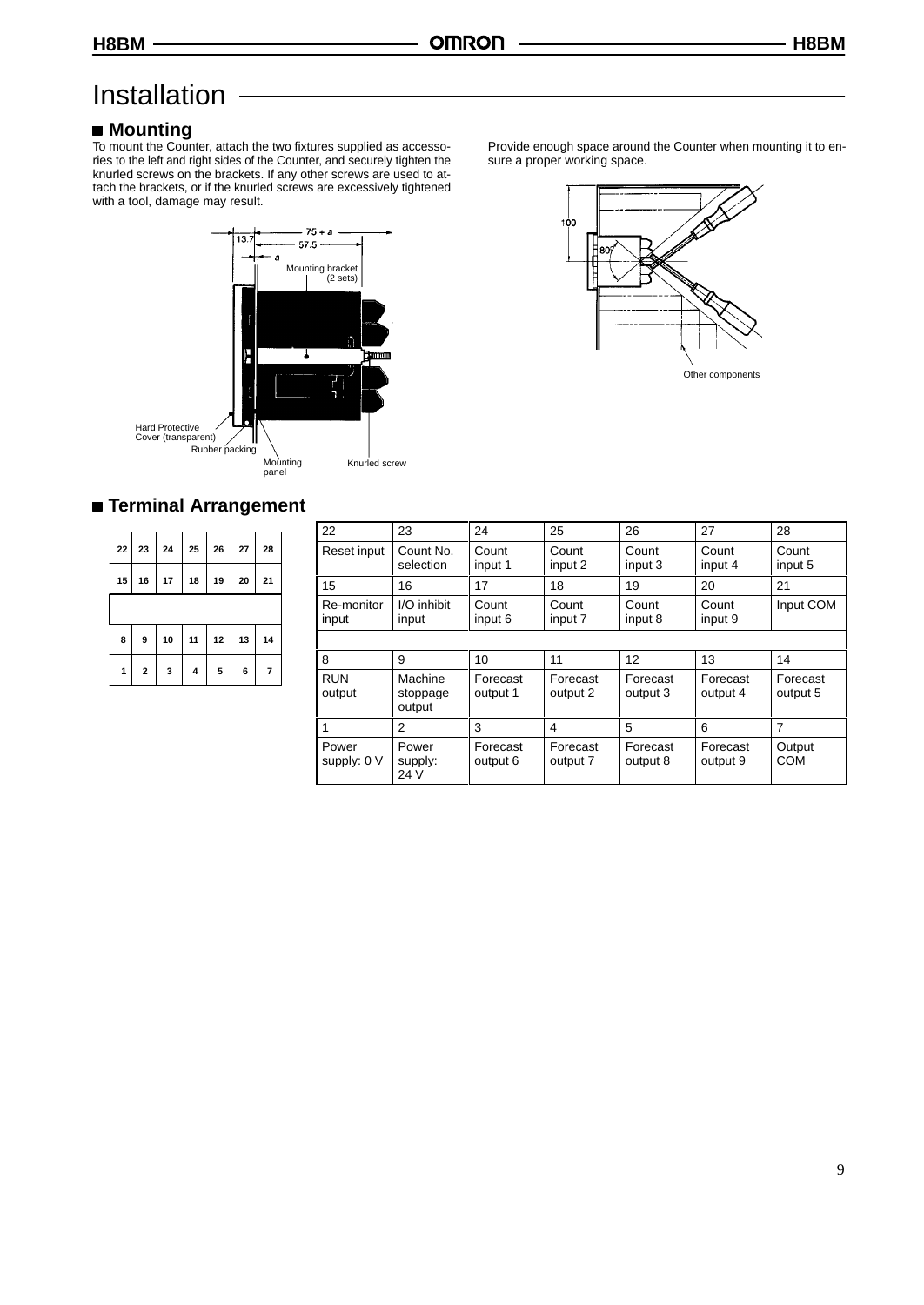#### **Connections**

**NPN Output**



**Note:** Short-circuit terminals 1 and 7 when the power source of the Counter is shared. H8BM-BD/-BDP outputs the forecast and machine stoppage values simultaneously.



- \* Connect a diode to suppress Counter surge when an inductive load is connected.
- **Note:** When the load is short-circuited, the internal circuits may be damaged.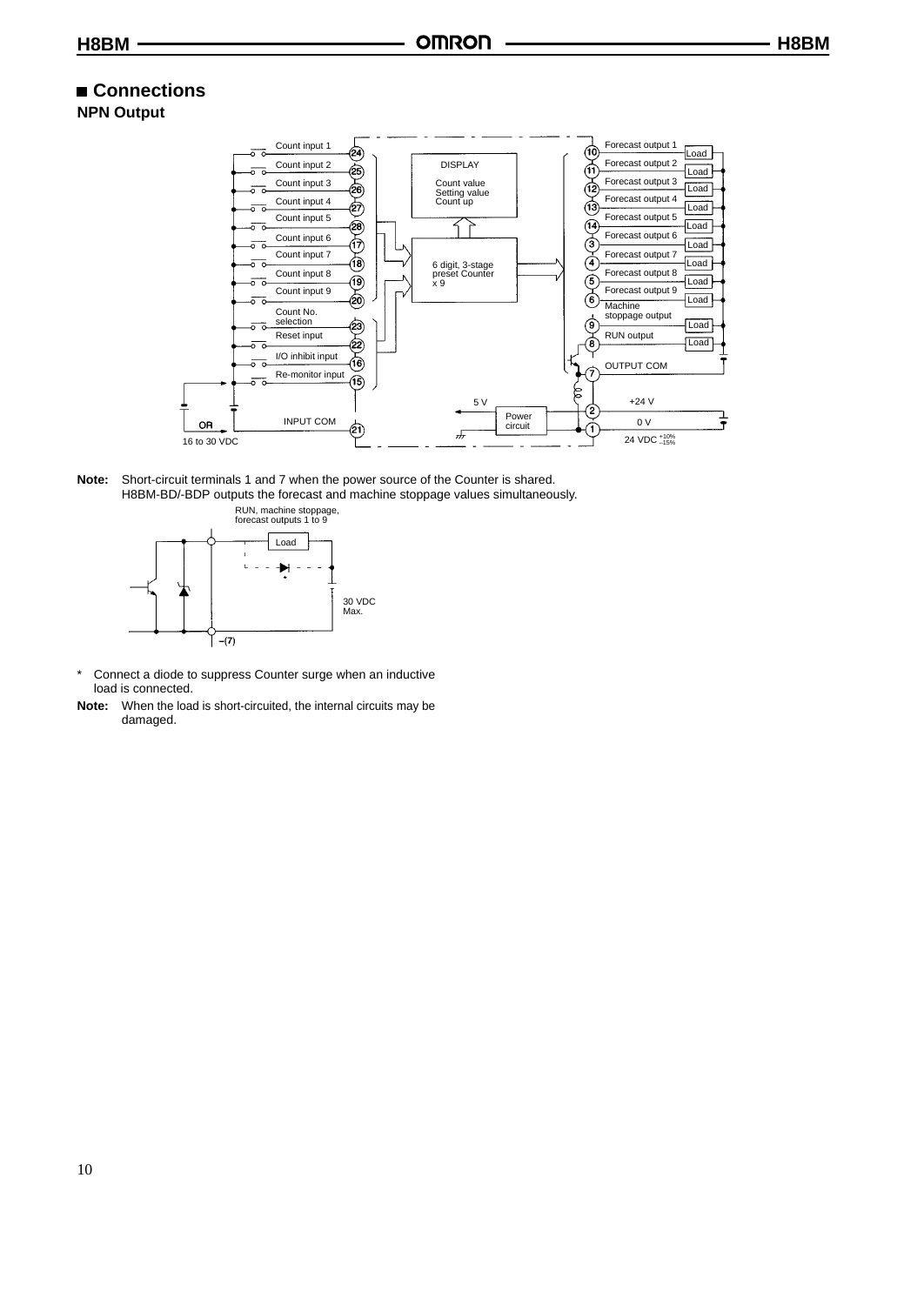#### **PNP Output**







- \* Connect a diode to suppress Counter surge when an inductive load is connected.
- **Note:** When the load is short-circuited, the internal circuits may be damaged.

| Output                  | RUN, machine stoppage, forecast 1 to 9 |
|-------------------------|----------------------------------------|
| Output method           | Open collector                         |
| Applicable voltage      | 30 V max.                              |
| <b>Rated current</b>    | $100 \text{ mA}$                       |
| <b>Residual voltage</b> | 2 V max.                               |
| Leakage current         | $100 \mu A$ max.                       |

### ■ I/O Connections

#### **Input Circuits Output Circuits**





The input terminals are electrically insulated from the internal circuits.



The OUT COM and 0 V terminals are internally connected.

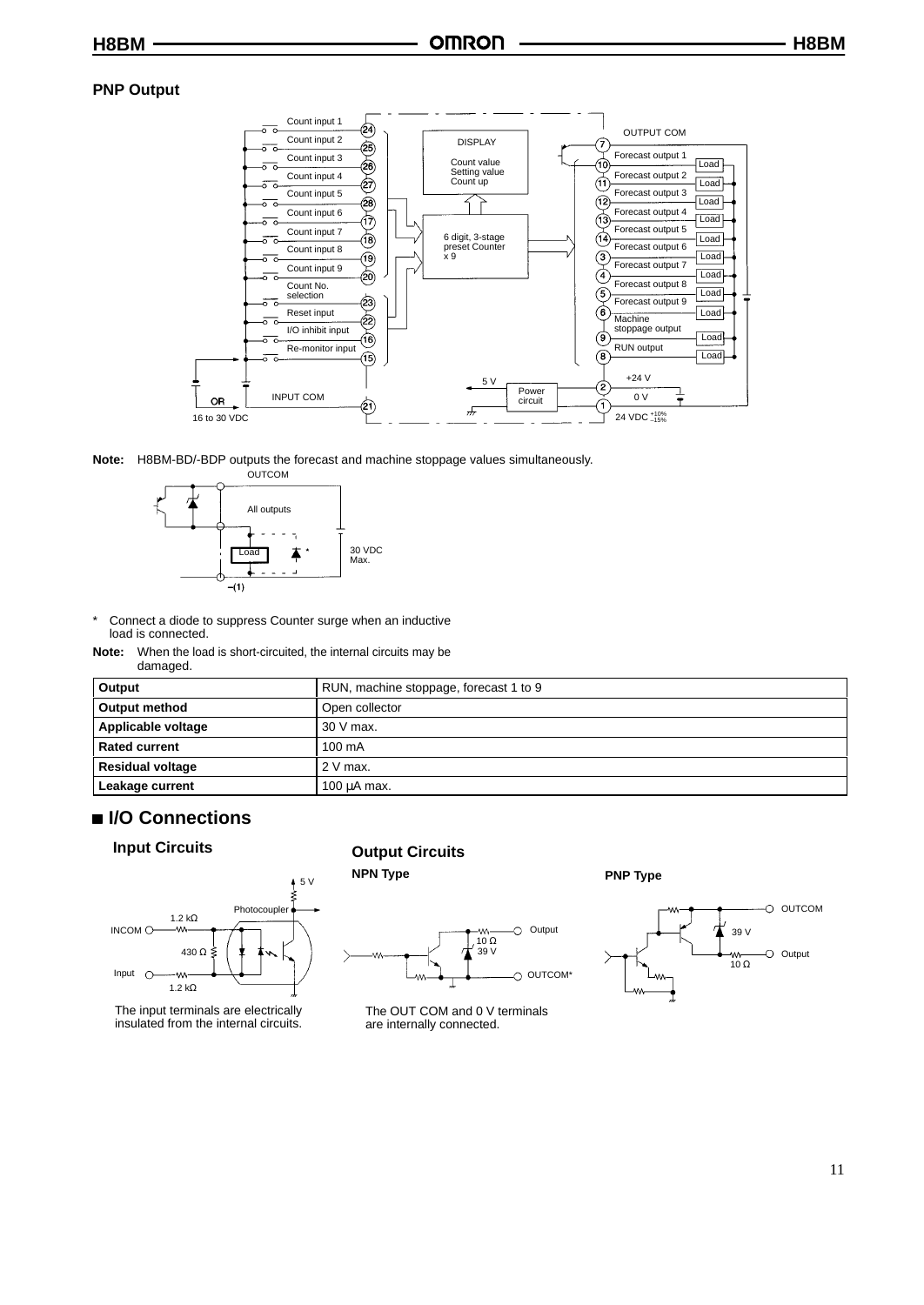#### **Example of Input Connections (Solid-state Switches)**

#### **Two-wire Sensors**

The count input, counter No. select input, reset input, I/O inhibit input, and re-monitor input signals are enabled when voltage is applied.



#### **Three-wire Sensors**

#### **NPN Type PNP Type**



O All inputs

#### **Contact Switch Connection**



\*H: Contact ON.

\*Use contact that can break 13 mA, 30 V

#### **Note:** Use the following two-wire sensors:

- 1. High-level; transistor ON Min. switching capacity: 5 mA max. Residual voltage: 4 V max.
- 2. Low-level: transistor OFF Leakage current: 1.5 mA max.
- 3. Power voltage range: 20.4 to 30 VDC

Use of the OMRON TL-XD or E2E-XD-N Sensors is recommended.



H8BM